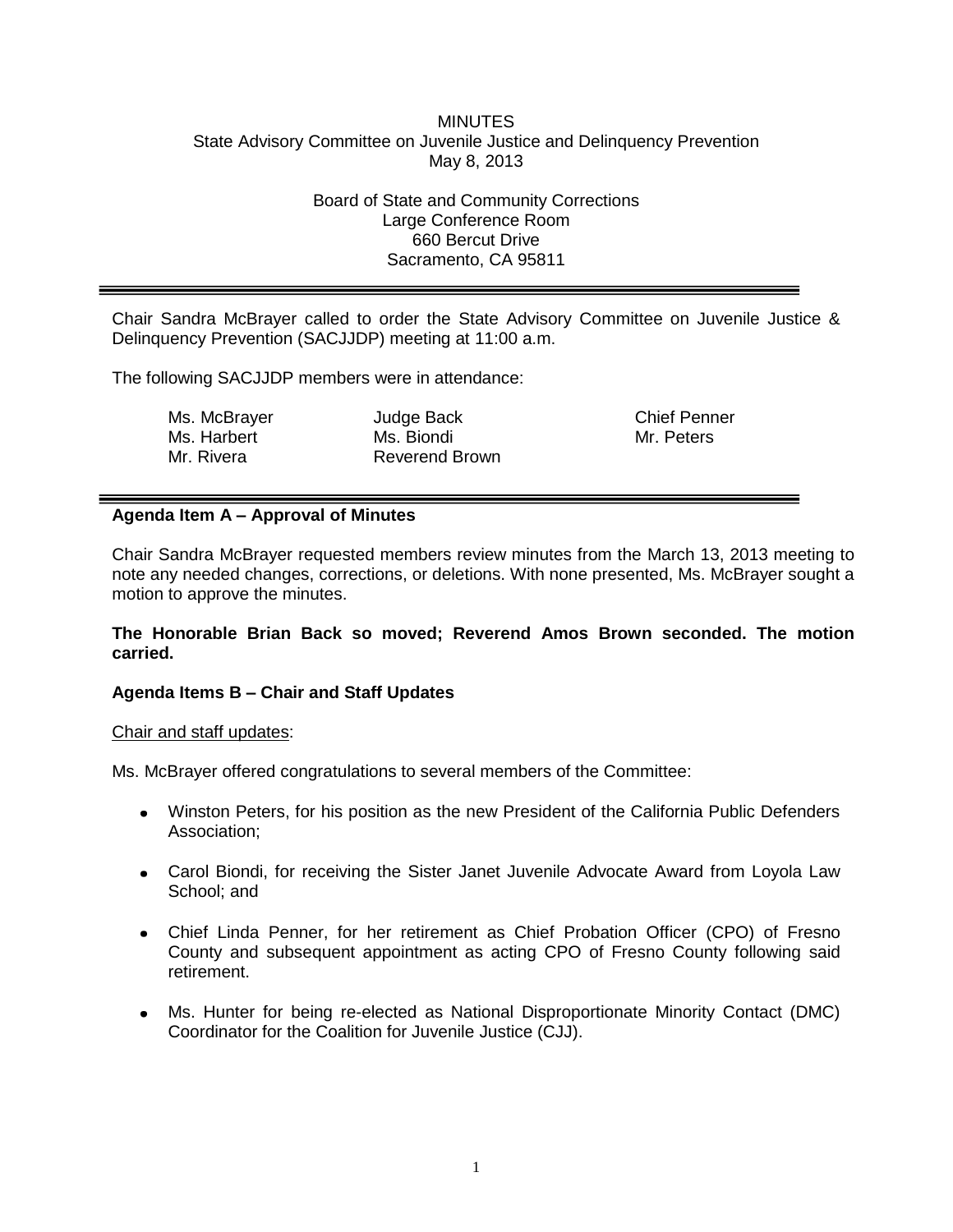Ms. McBrayer also shared the following items of interest:

- Bob Listenbee had been appointed as the new Administrator of Office of Juvenile Justice and Delinquency Prevention (OJJDP).
- CJJ released a new publication for national juvenile defense standards the week before the SACJJDP meeting and is planning to release national standards on status offenders for review and input. This will be placed on the agenda for the July Meeting of the SACJJDP.
- The Juvenile Justice Standing Committee (JJSC) held its first meeting on April 10, 2013. Focus of meeting was background information and setting priorities.
- SACJJDP meetings will now be held from 10 a.m. to 1 p.m. instead of 11 a.m. to 2 p.m. in order to better accommodate the travel needs of members.

Mr. Frizzie relayed Staff Updates.

- Acting Executive Officer: Mr. Frizzie has been appointed as the Acting Executive Officer for the Board effective March 1, 2013.
- Website: Continuing improvements are underway to BSCC's website, including plans to expand the pages dedicated to each standing committee.
- Gang Issues Standing Committee : met the week prior to discuss the formation of an ESC to develop the California Gang Reduction, Intervention, and Prevention (CalGRIP) Program Request for Proposal (RFP), with Chief Maggard as Chair. The committee will also consider recommendations to the Board on assuming the duties and obligations of the Office of Gang and Youth Violence Policy (OGYVP) and will develop recommendations to the Board the implementation of AB 526, a Bill focused on consolidating grant funding, including the creation of a focus for 70% of the funding to implement evidence-based practices.
- Strategic Plan: The BSCC plan will be presented to the Board at their July meeting. That meeting will be at the Department of Water Resources instead of 660 Bercut Drive. The change in location was due to anticipated high turnout for the Edward Byrne Memorial Justice Assistance Grant (JAG) item.

Mr. Frizzie summarized consent items scheduled for the March 2013 Board Meeting:

- Alameda County Juvenile Hall is coming into complete compliance.
- A request to release the Evidence-Based Practices to Improve Public Safety (EBP TIPS) RFP will be put before the Board. It was going to be presented at a public meeting, but it was not the BSCC's intention to release the RFP to the public at that time.
- The Title II and Juvenile Accountability Block Grant (JABG) federal applications, as well as a \$1 placeholder application for JAG funding. The placeholder application is due to allocation amounts not yet being distributed to the states.
- Approval of a modification of an AB 900 construction project in Riverside County to add more beds to the facility.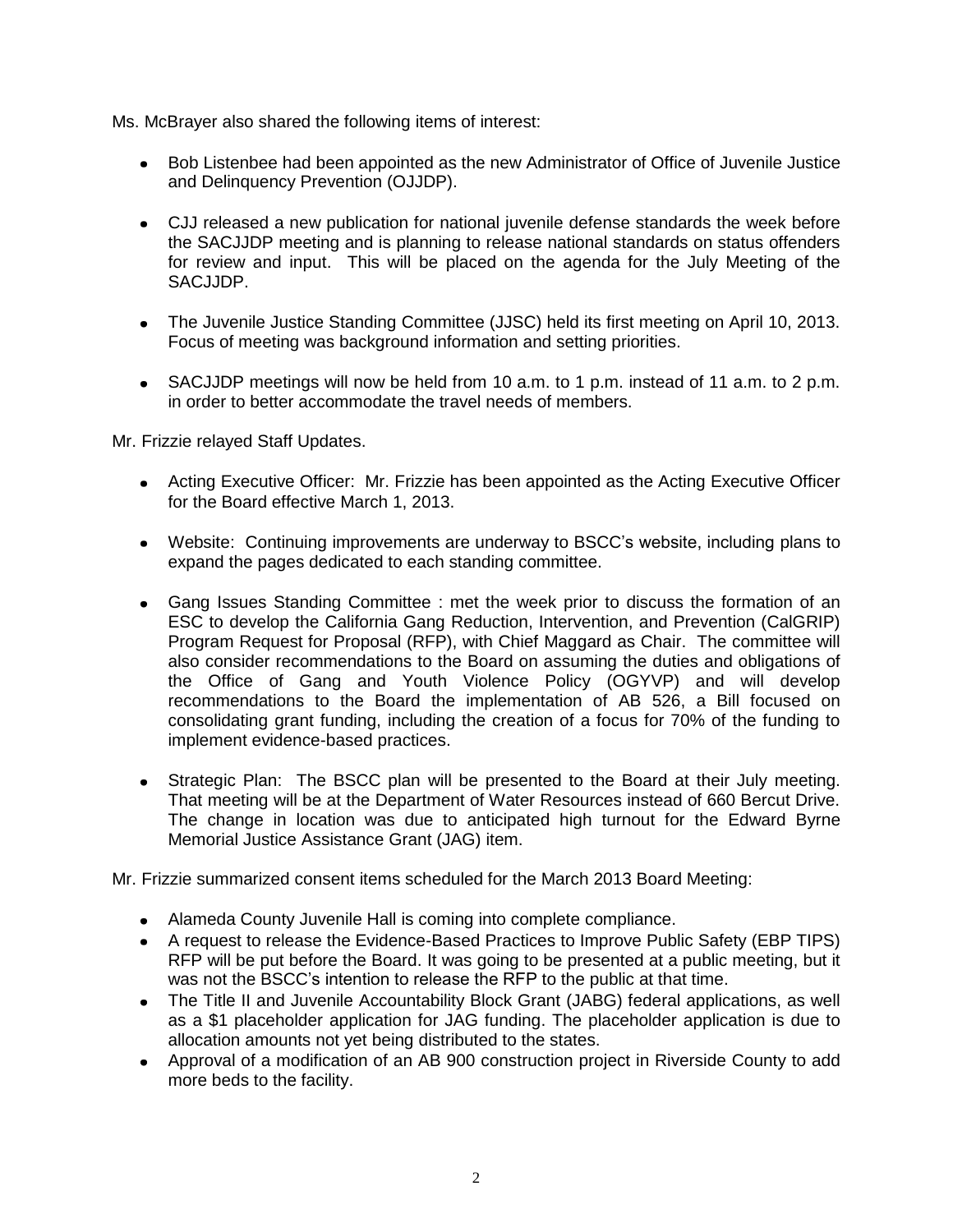Mr. Frizzie presented discussion items scheduled to go before the Board, which included:

- A report and recommendations from a Standards and Training for Corrections (STC) ESC;
- An update on the creation of a Standing Committee on Data and Research; and
- A presentation on Adult Offender Programs in Solano County.

Ms. Scott added the following to Staff Updates:

- The Residential Substance Abuse Treatment (RSAT) Program for state prisons RFP has been released. This Program lasts for two years, has just over \$747,000 in funding, with a project maximum of \$185,427.
- Survey results and feedback from recent JAG Open Sessions would be presented at the Board Meeting in July.
- Staff are preparing information for a report due to the Governor on July 1, 2013 on the implementation of county realignment plans through standardized questions to each county's Community Corrections Partnership (CCP).

## **Agenda Item C – Review of Proposed Legislation for Support or Opposition**

Ms. Hunter briefed the SACJJDP on the following legislation items and activities:

1. AB 420 School Suspension / Willful Defiance

Assembly Member Dickinson's Office developed a handout for the SACJJDP's review.

2. AB 438 Juveniles: dual-status minors

This bill has been held over until next year.

3. SB 166 Juveniles: Attorney qualification

SACJJDP took a position of support in the form of a letter provided to the author of the bill.

4. SB 458 Gangs: statewide database

This bill was discussed and no position was taken.

5. AB 1238 Homeless youth: service providers

This bill is not moving forward. BSCC offered to provide information and educational materials on the responsibilities of the SACJJDP should the bill be reintroduced at a later date.

Ms. Hunter introduced an attachment of various bills also currently tracked by BSCC staff or requested by SACJJDP member(s).

The SACJJDP discussed and reviewed the role of the SACJJDP as it pertains to taking action on legislative items. The Committee was reminded that the federal mandate of OJJDP granted the SACJJDP and other State Advisory Groups across the nation the authority to review legislative bills and make recommendations to the legislature or the Governor; this leadership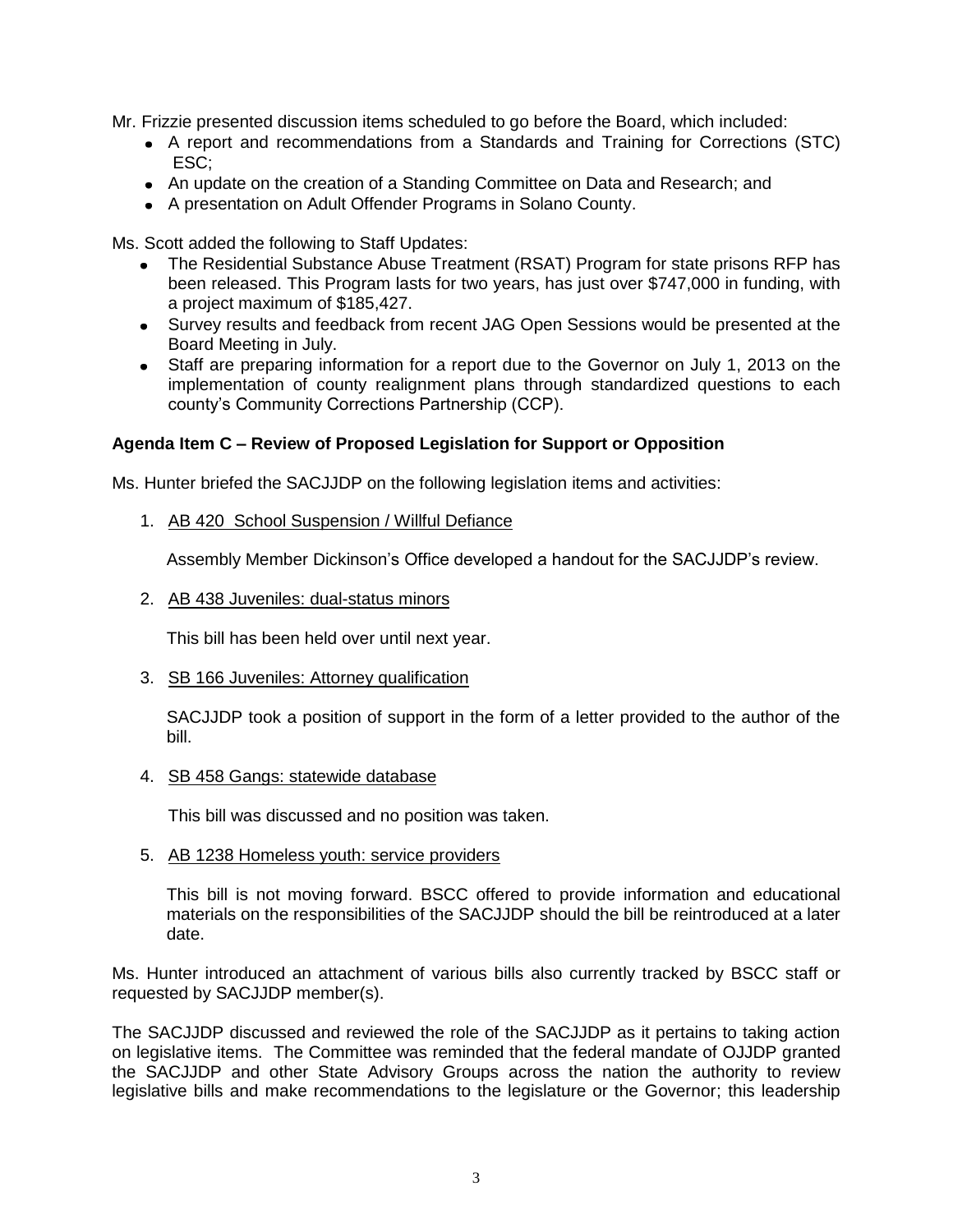opportunity was also vetted by the OJJDP and the California Department of Corrections and Rehabilitation legal staff.

Further clarification included that BSCC, as an agency, does review legislation analytically; but does not take a position on those bills; the BSCC, in analysis, is able to suggest changes to language and take action with Governor approval.

Members further discussed/took action on the following legislation:

1. AB 420 - Pupil discipline: suspensions: willful defiance**.**

### **Ms. Biondi motioned to support AB 420; Reverend Brown seconded, noting that 51% of suspensions in San Francisco were African-American. The motion carried.**

2. AB 438 Juveniles: dual-status minors

This bill was held over for next year.

3. AB 1238 Homeless youth: service providers

This bill has been withdrawn.

4. SB 61 Juveniles: solitary confinement.

**Ms. Biondi motioned to support SB 61; Reverend Brown seconded. The motion carried.**

6. SB 260 Sentencing

Judge Back wanted to clarify that the statement in the summary of SB 260 was an eligibility issue not a mandate for modification of sentences.

**Ms Biondi motioned to support SB 260; Ms. Harbert seconded. The motion carried.**

## **Agenda Item D – Title II and Juvenile Accountability Block Grant (JABG) Federal Applications for FFY 2013 Funding**

Ms. Hunter requested approval for the Title II and JABG federal applications, which were submitted to OJJDP for FFY 2013. The deadlines were April 1, 2013 and February 28, 2013 respectively and did not coincide with SACJJDP meeting schedules; however, both applications were shared with the SACJJDP Executive Committee. Each allocation is estimated to provide approximately \$2,000,000.

The Title II application is built upon the strategy and activities implemented by the SACJJDP over the previous year and describes how funds are utilized to support the focus areas, including DMC, evidence-based and promising approaches, and strategic support for juvenile realignment. The program is now comprised of seven DMC counties, two Tribal grants, and fifteen Title II projects focused on system improvement and reform.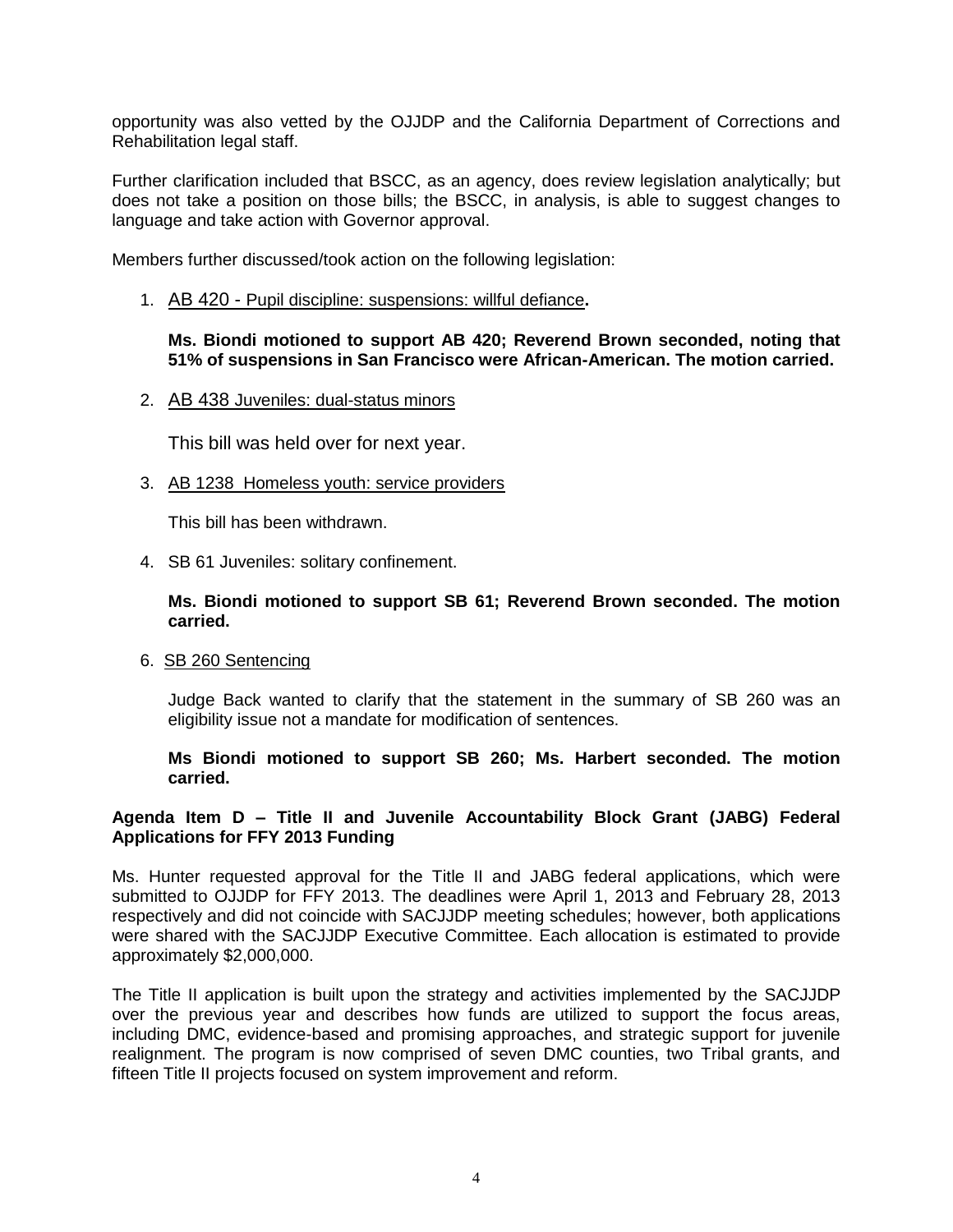A minimum 75% of the State's allocated JABG funding for the previous year was directly allocated to 26 units of local government, as determined by OJJDP. The remaining 25% plus accrued interest is retained by the State to be used at its discretion. Ms. Hunter felt it was noteworthy that discretionary funding has launched four projects in the past three years. Each project was focused on implementing SACJJDP priorities of Evidence-Based Practices (EBP), Anger Management and Youth Violence Prevention (AMYVP), the Best Practices Approach Initiative (BPAI), and the upcoming Evidence-Based Practices to Improve Public Safety Project (EBP TIPS) programs.

Ms. Hunter recommended both applications for approval by the SACJJDP and noted that staff would accept changes from members due to the scheduling conflicts between the federal deadlines and SACJJDP meetings.

## **Chief Penner motioned to approve the Title II and JABG federal applications; Reverend Brown seconded. The motion carried.**

## **Agenda Item E – Approval to Release the Request for Proposals for the Evidence-Based Practices to Improve Public Safety Project (EBP TIPS) funded through Juvenile Accountability Block Grant Funding**

Ms. Stoner requested approval for the EBP TIPS RFP. SACJJDP previously approved approximately \$1,000,000 to support evidence-based practices for probation departments statewide in November 2012. Additionally, the creation of an ESC to oversee the development of an RFP was recommended at that time with Carlos Rivera as the Chair of said Committee. The ESC includes six members, each approved by Mr. Rivera and Mr. Frizzie. In order to avoid conflicts of interests, members were only selected from probation departments that were ineligible to apply for this funding. The ESC convened in April 2013 to develop the program design, application requirements, technical components, grading criteria, and evaluation that were contained in the RFP.

The Committee capitalized on the momentum from two previous JABG grants, BPAI and EBP. There was a focus on ensuring the implementation of evidence-based practices. Projects selected through this RFP process will participate in a two-year system change approach and implementing or expanding the use of evidence-based practices within their local juvenile justice communities. The maximum funding a project could receive was \$250,000.

Ms. Stoner described the solicitation process for the RFP, which included posting to the website on May 17<sup>th</sup>, 2013 and email outreach to the field. This period will last approximately eight weeks, ending July 17<sup>th</sup>, 2013. Subsequently, the ESC will rate the proposals submitted and present their recommendations to the SACJJDP at the September meeting. The project is due to begin in October 2013.

Members of the ESC included:

Mr. Rivera, Chair; Fernando Guerrero, Assistant CPO, Santa Cruz County; Jodie Green, Division Director of Humboldt County; Laura Garnett, Deputy CPO, Santa Clara County; Jan Morrissey, Deputy Director, Napa County; Leticia Milano, Division Director, Stanislaus **County** 

## **Ms. Biondi motioned to approve the EBP TIPS RFP with noted minor corrections; Ms. Harbert seconded. The motion carried.**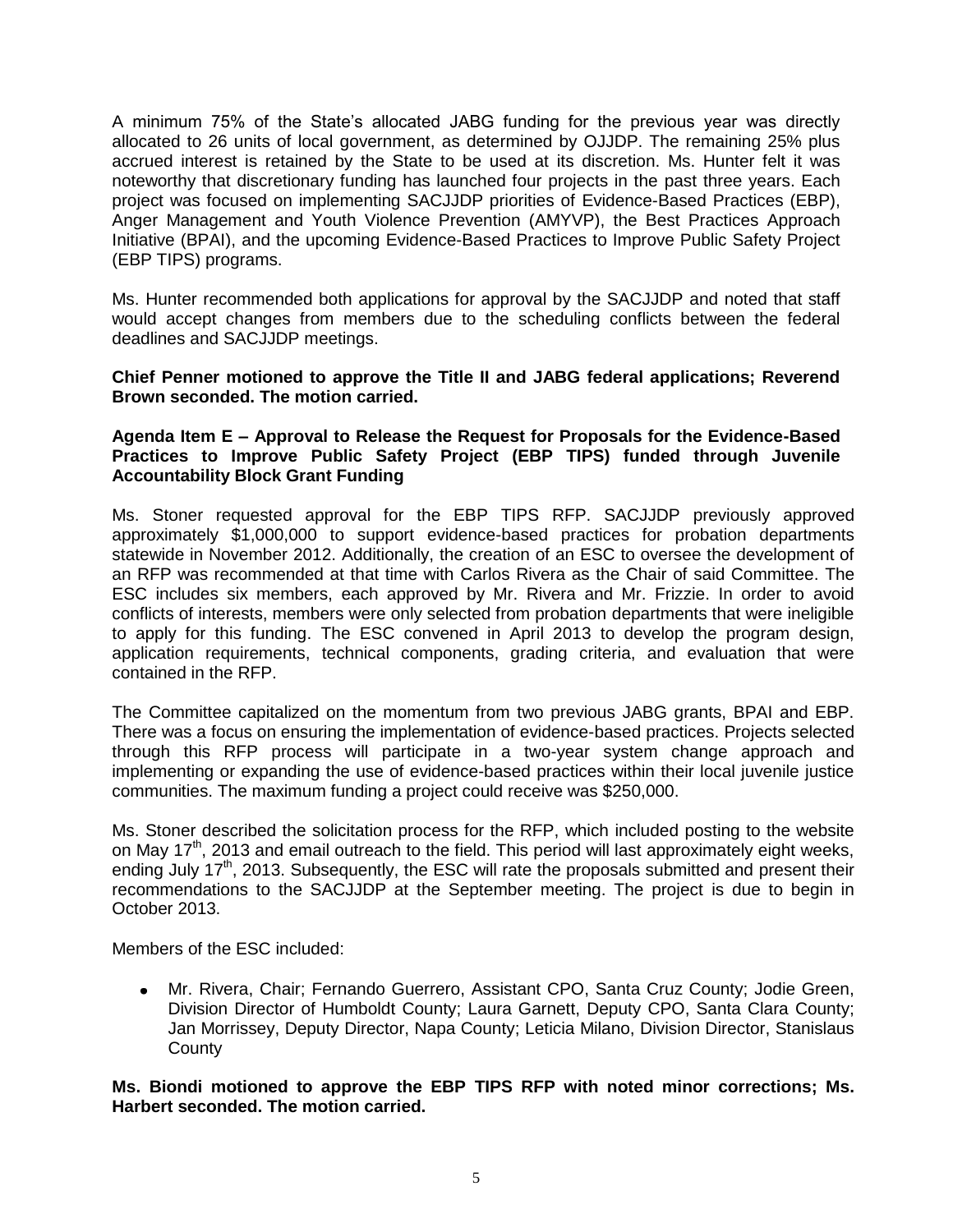Judge Back and Chief Penner abstained.

## **Agenda Item F – Disproportionate Minority Contact Update(s)/Working Lunch**

- California Department of Education Chronic Absenteeism Initiative Ms. Hunter noted that Gordon Jackson, Assistant Superintendant at the Department of Education and member of the SACJJDP was unable to be present; Ms. McBrayer suggested tabling the issue until next meeting.
- DMC Assessment

Ms. Hunter reminded Committee members of the OJJDP's new mandate, an assessment, to the DMC core requirement. The DMC assessment is a comprehensive analysis utilizing advanced research methodologies to identify the contributing factors and examine minority over-representation and explain differences at all contact stages of the juvenile justice system. In order to ensure all pertinent stakeholders have the opportunity to review the data included in California's assessment, BSCC staff requested an extension beyond the March  $31<sup>st</sup>$  deadline. OJJDP granted the extension and provided a new due date of July 15, 2013.

## **Agenda Item G – Discussion of SACJJDP Information-Sharing with Other Standing Committees and the Board**

Penal Code Section 6024 requires that the Board seek advice from a balanced range of stakeholders and subject matter experts on issues pertaining to adult corrections, juvenile justice, and gang problems relevant to its mission. Further, the law states the board shall seek to ensure that its efforts (1) are systematically informed by experts and stakeholders with the most specific knowledge concerning the subject matter, (2) include the participation of those who must implement a board decision and are impacted by a board decision, and (3) promote collaboration and innovative problem solving consistent with the mission of the board.

In response to the Penal Code mandate the BSCC has established several Standing Committees, in addition to the federally mandated State Advisory Committee on Juvenile Justice and Delinquency Prevention (SACJJDP) and its Disproportionate Minority Contact Subcommittee. The newly established Standing Committees include:

- Gang Issues Standing Committee
- Juvenile Justice Standing Committee
- Data Standing Committee

The increase in stakeholder input and policy direction via Standing Committees requires collaborative and transparent information-sharing both internally and externally for the BSCC.

Ms. Hunter provided the proposed guidelines for an information-sharing process between Committees:

BSCC will assign a lead staff to the SACJJDP (currently Ms. Hunter) who will meet with the lead staff of other Standing Committees. These individuals will meet consistently to communicate items of interest among the Committees. The SACJJDP Chair, Deputy Director of CPP, and SACJJDP lead staff will develop criteria for what information is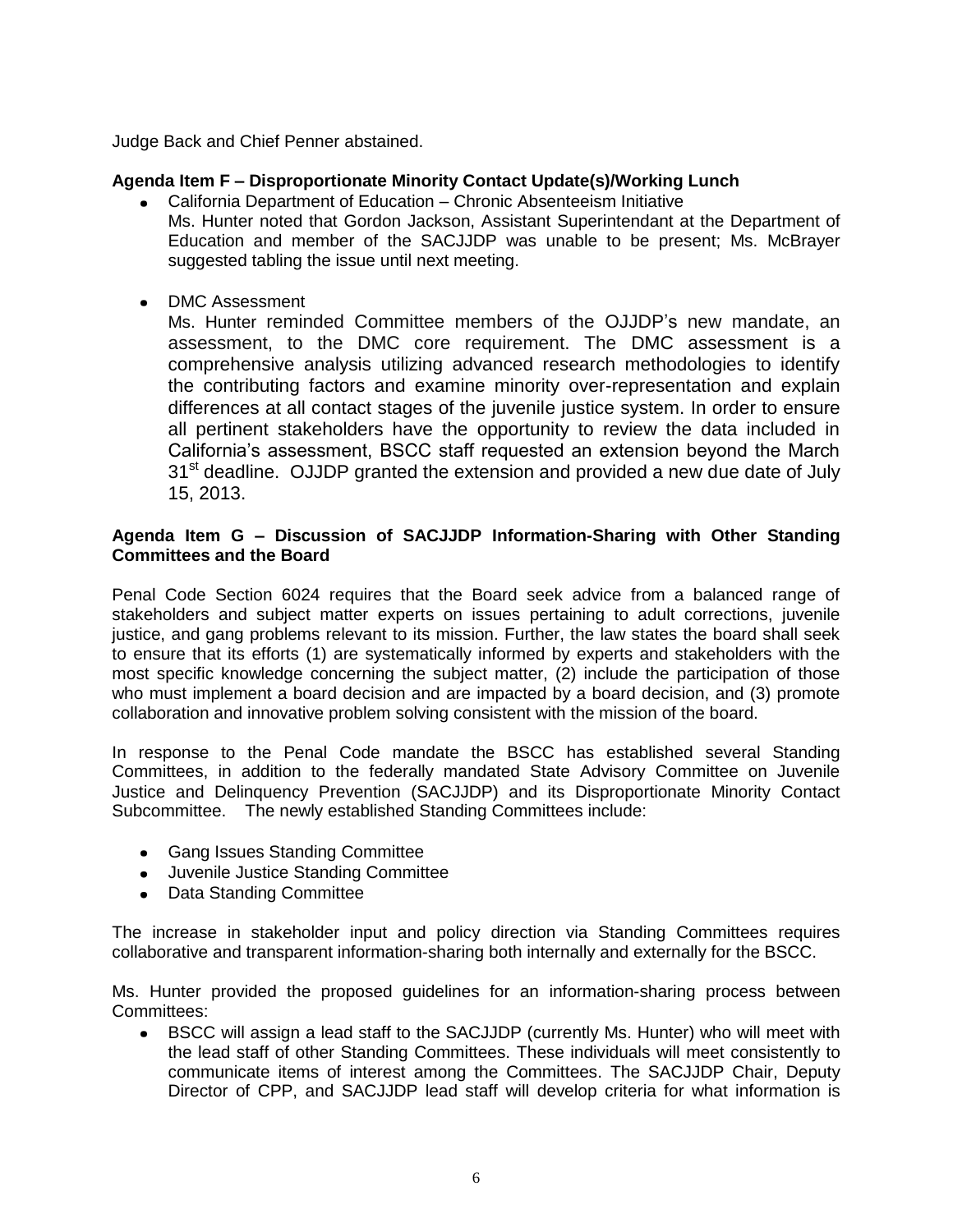critical for formal recommendation to each Standing Committee. These three individuals will meet before SACJJDP meetings for a pre-briefing to identify items of common interest. Activities of other Committees will be shared at SACJDDP meetings as part of Chair and Staff Updates.

**Ms. Harbert motioned that the SACJJDP adopt the proposed information-sharing policy, including staff communicating internally, activities and information of the SACJJDP being shared with the Board in a timely manner, and the SACJJDP website continue to be updated; Ms. Biondi seconded.** 

**Judge Back proposed a friendly amendment: the SACJJDP request the Board to address a broad information-sharing policy in order for the Standing Committees to effectively work in concert. Ms. Harbert accepted the amendment. The motion was carried.**

# **Agenda Item H – Probation and Court-Based Alternatives Program – Final Report**

Mr. Villegas stated the SACJJDP approved \$1,500,000 in Title II funds to release a competitive RFP in the Fall of 2010. The purpose of the RFP was for counties to create or expand on creative methods to be used as an alternative to secure detention without compromising public safety. The RFP was released in January 2011 and eight counties were under contract by July 1, 2011 for the twelve month program. Funding ranged from \$50,000 to \$300,000 depending on the goals and needs of the specific counties. The RFP allowed recipients to take a very broad approach in pursuit of the program focus, although each recipient was required to use at least 7% of their funds for a local evaluation.

Mr. Villegas outlined the variety of approaches recipients took:

- Alameda County Emphasized evaluation of policy and protocols.
- Fresno County Developed an automated reminder system.
- Lake County Supported a collaborative behavioral treatment program.
- Sacramento County Initially created an intake hotline, which quickly evolved into warrant scrubbing. This involved directing Probation staff to research warrants to explore whether the use of a matrix of recommended alternatives would be effective compared to issuing a warrant and returning probationers to secure detention.
- San Francisco County Instituted a Saturday youth/parent group.
- Santa Cruz County Made use of evening reporting centers, as well as home supervision and electronic monitoring.
- Stanislaus County Focused their efforts on a gender responsive program.
- Santa Clara County Directed their funds towards young men with substance abuse problems and frequent arrests.

The data between the project and historical periods produced three major findings:

- 1. Overall admission of youth declined across all eight programs dropping by 14% and there was a 25% reduction in violations of probation (VOPs).
	- a. Mr. Villegas noted the overall decline in admission of youth may have been a general trend, but stated the reduction in VOPs was exciting in the context of the program.